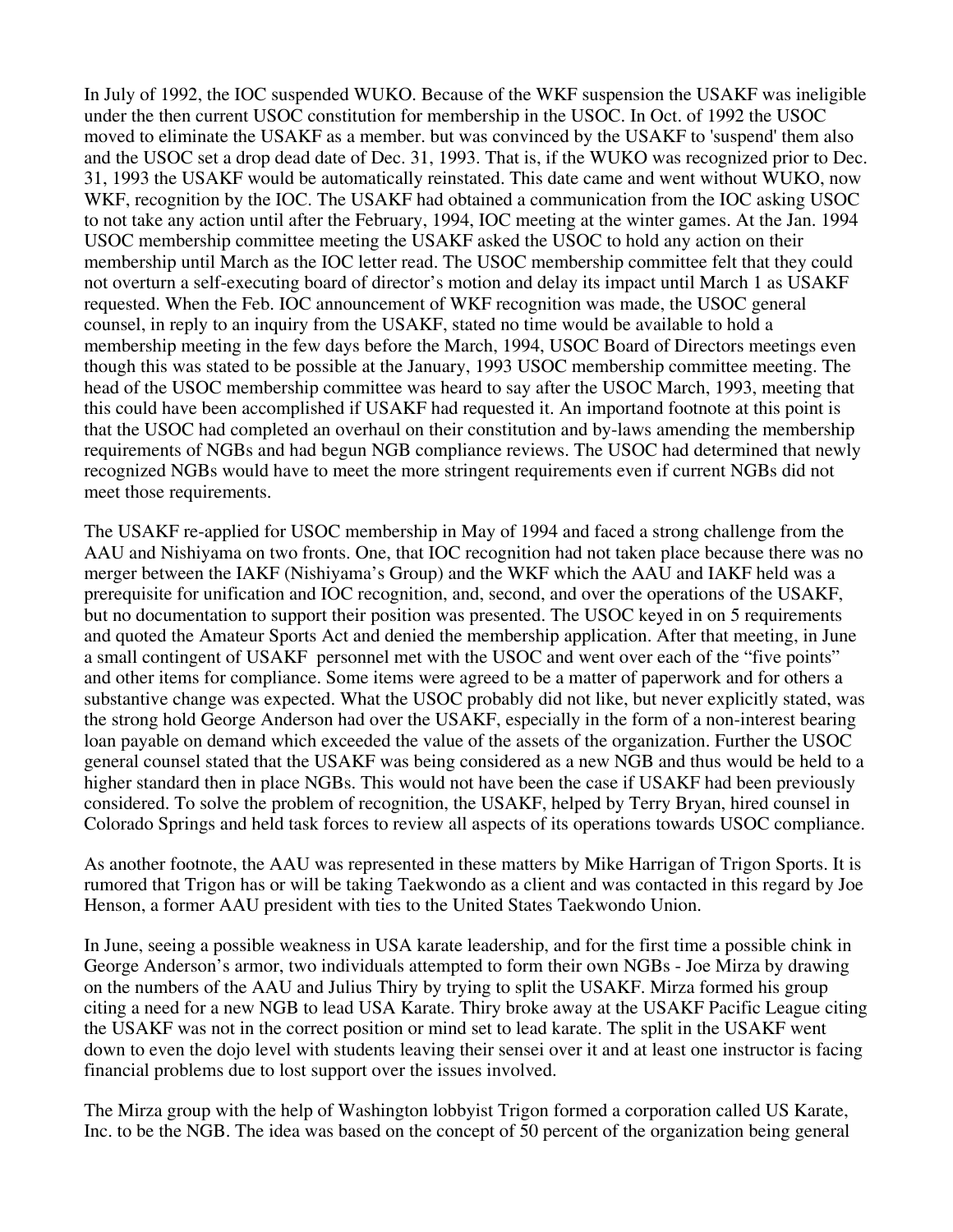or WKF karate and 50 percent of the organization being IAKF or traditional karate. This organization's creditability problems began after it filed a membership application with USOC when Nishiyama pulled out of backing it.

The Thiry group formed the USA-NKF and set a national championships on the same date as the USAKF's saying no other dates were available and stated they were taking their own fully funded team to the WKF world championships from the winners of this event. It is rumored that some athletes are dissatisfied with USANKF because promised funding did not come about. It is also rumored that dire consequences would befall any Hayashi-ha who did not follow the USANKF dictates and who supported USAKF. A rumor harder to confirm giving the dictatorial manner in which USANKF organization is run..

## **(Make sure you feel okay about stating the above)**

In late August, USANKF, for whatever reason, changed its position on taking a team and demanded the USAKF hold a team trials for the world championship, an offer which was rebuffed by USAKF because the team had already been selected. Thiry attempted to trade support for Anderson at the PUKO Junior Championships for a trials, but this was not supported by the USAKF. In late October, Thiry sent a demand for a trials to be held the weekend of November 5, the same date as the previously scheduled USAKF Junior and team championships. Again USAKF could not accept this demand. Suit was filed in Seattle, Washington by Kathy Thiry, Melanie Genung, Junko Arai, William Chadrow and one other to stop the USAKF team from competing and to order a trials on the date the athletes were to leave for Malaysia. The attempt at the preliminary injunction failed and the USAKF attorney claimed a complete victory for the USAKF stating that the USANKF attorney failed to articulate any argument in support of their complaint. The judge dismissed the allegations of violation of the Amateur Sports Act and stated he was not sure anything was left to litigate in the lawsuit, but USANKF has failed to dismiss the lawsuit.

In documents filed with the lawsuit, it was determined that the USAKF had the clear responsibility to select the team and to follow its own procedures. It was noted USANKF athletes failed to follow established dispute resolution procedures, were aware of the team selection procedures, and that the USAKF had left the offer open to the USANKF athletes on the synchronized kata team to participate in the championships if they so choose. This USAKF offer was open and was in no way related to the law suit action.

In September, Thiry led had an attempt to remove Anderson as the president of PUKO, but failed. A further attempt was made by Thiry in December in Malaysia to oust the both the USAKF and Anderson from the WKF. The only disaster falling to the USA was Julius Thiry's removal from the WKF Referee Council due to loss of support in the USA.

In the meantime, Mr. Mirza was having his own problems. Not only did Nishiyama pull out of the USK, Inc. mandating a quick change in its constitution and by-laws, allegations of mail fraud were raised because of the unauthorized use of George Anderson's, Julius Thiry's, and Jim Cottrell's name in solicitation for support and membership. Other allegations included unpaid bills and improper entry and removal of equipment stemming from the AAU national championships in Cincinnati. Additionally, other AAU and ex-AAU members are looking into whether the USK, Inc. was improperly funded by AAU funds. At the December USOC membership committee meeting, Mirza did admit to a \$5,000 payment from the AAU to the USK, Inc.

In December, both the USANKF and the USK, Inc. submitted membership applications to the USOC. Three other organizations requesting and receiving membership applications, Okazaki's group, Jim